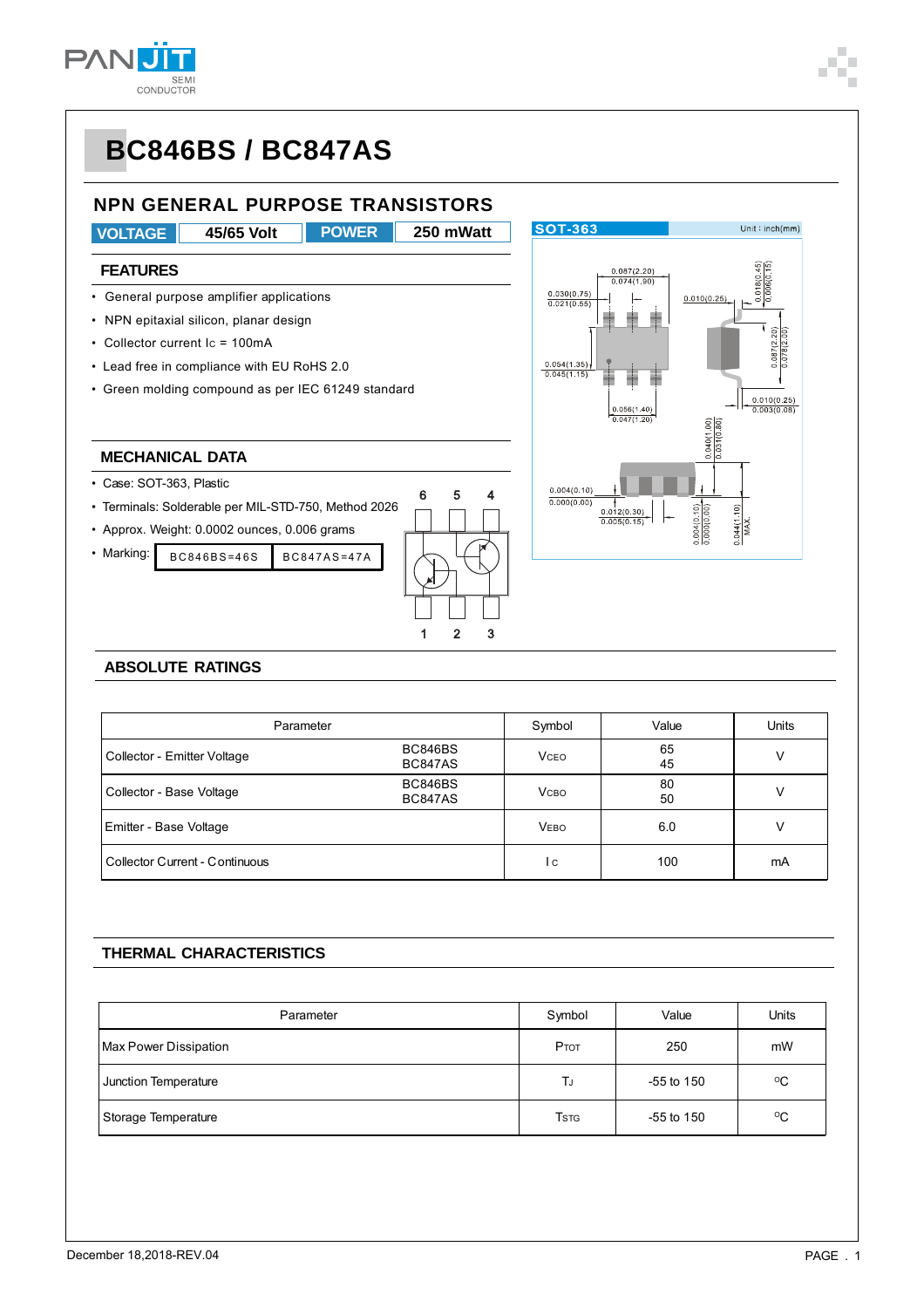

### **ELECTRICAL CHARACTERISTICS**

| Parameter                                                                 |                           | Symbol   | <b>Test Condition</b>                             | MIN.                     | TYP.       | MAX.                     | Units    |
|---------------------------------------------------------------------------|---------------------------|----------|---------------------------------------------------|--------------------------|------------|--------------------------|----------|
| <b>BC846BS</b><br>Collector - Emitter Breakdown Voltage<br><b>BC847AS</b> |                           | V(BR)CEO | $IC=10mA$ , $IB=0$                                | 65<br>45                 | ÷,         |                          | V        |
| Collector - Base Breakdown Voltage                                        | BC846BS<br><b>BC847AS</b> | V(BR)CBO | $IC=10uA, IE=0$                                   | 80<br>50                 |            |                          | $\vee$   |
| Emitter - Base Breakdown Voltage                                          |                           | V(BR)EBO | $IE=1uA, IC=0$                                    | 6                        | ÷,         | $\overline{\phantom{a}}$ | $\vee$   |
| Emitter-Base Cutoff Current                                               |                           | LEBO     | $VEB=5$                                           |                          |            | 100                      | nA       |
| Collector-Base Cutoff Current                                             |                           | I CBO    | $VCB = 30V$ , $IE = 0$<br>VCB=30V, IE=0, TJ=150°C | ٠                        |            | 15<br>5                  | nA<br>uA |
| DC Current Gain                                                           | BC846BS<br><b>BC847AS</b> | $h_{FE}$ | IC=10uA, VCE=5V                                   |                          | 150<br>90  | $\overline{a}$           |          |
| DC Current Gain                                                           | BC846BS<br><b>BC847AS</b> | $h_{FF}$ | IC=2mA, VCE=5V                                    | 200<br>110               | 290<br>180 | 450<br>220               | ٠        |
| Collector - Emitter Saturation Voltage                                    |                           | VCE(SAT) | $IC=10mA$ , $IB=0.5mA$<br>$IC=100mA$ , $IB=5mA$   | ÷                        | 55<br>200  | 100<br>300               | mV       |
| Base - Emitter Saturation Voltage                                         |                           | VBE(SAT) | $IC=10mA$ , $IB=0.5mA$<br>$IC=100mA$ , $IB=5mA$   | $\overline{\phantom{a}}$ | 0.7<br>0.9 | $\overline{\phantom{a}}$ | $\vee$   |
| Base - Emitter Turn on Voltage                                            |                           | VBE(ON)  | IC=2mA, VCE=5V<br>$IC=10mA$ , $VCE=5V$            | 0.58<br>٠                | 0.66<br>÷. | 0.7<br>0.77              | $\vee$   |
| Collector - Base Capacitance                                              |                           | Ссво     | $VCB=10V$ , $IE=0$ , $f=1MHz$                     |                          |            | 4.5                      | pF       |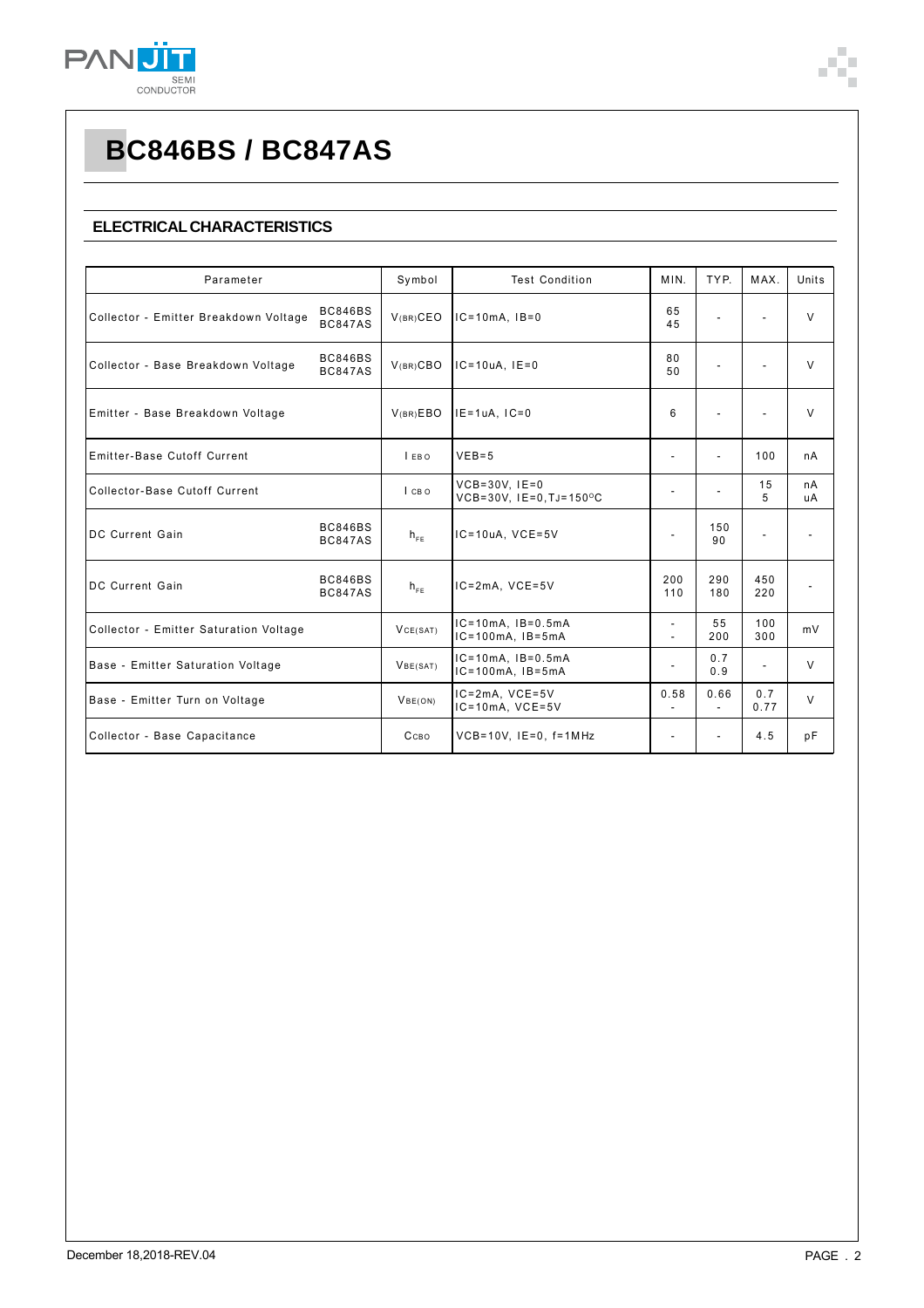

### **ELECTRICAL CHARACTERISTICS CURVE**

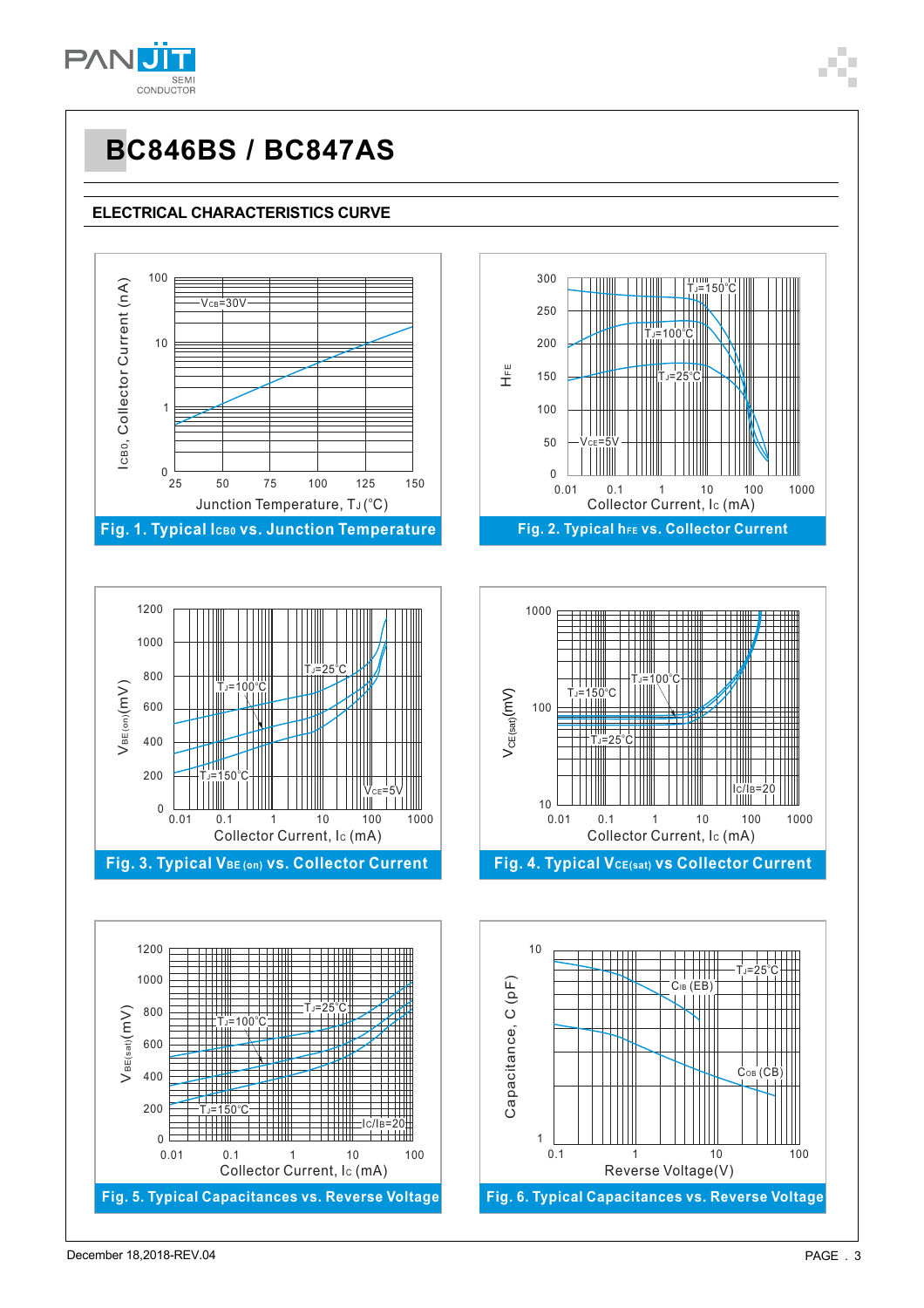

### **MOUNTING PAD LAYOUT**



#### **ORDER INFORMATION**

• Packing information

T/R - 10K per 13" plastic Reel

T/R - 3K per 7" plastic Reel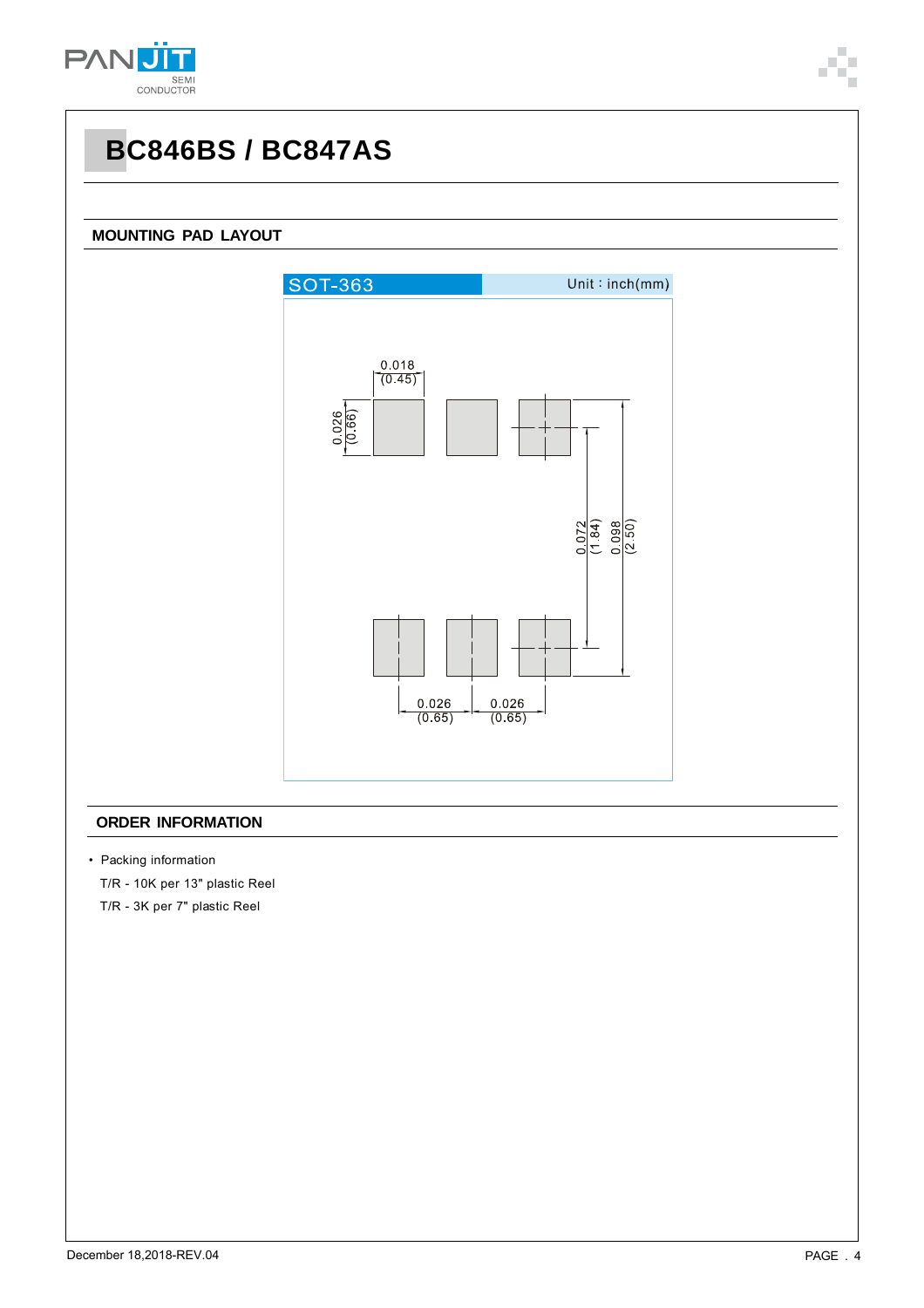

|                                                                                                                    | <b>UUNDUUTUN</b>                        |                           |                                                      |                           |                                                      |              |               |  |  |  |
|--------------------------------------------------------------------------------------------------------------------|-----------------------------------------|---------------------------|------------------------------------------------------|---------------------------|------------------------------------------------------|--------------|---------------|--|--|--|
|                                                                                                                    | <b>BC846BS/BC847AS</b>                  |                           |                                                      |                           |                                                      |              |               |  |  |  |
| <b>Part No_packing code_Version</b><br>BC846BS_R1_00001<br>BC846BS_R2_00001<br>For example :<br>RB500V-40_R2_00001 |                                         |                           |                                                      |                           |                                                      |              |               |  |  |  |
|                                                                                                                    | Part No.                                |                           | <b>Serial number</b><br><b>Version code means HF</b> |                           |                                                      |              |               |  |  |  |
|                                                                                                                    |                                         |                           | Packing size code means 13"                          |                           |                                                      |              |               |  |  |  |
|                                                                                                                    | <b>Packing type means T/R</b>           |                           |                                                      |                           |                                                      |              |               |  |  |  |
|                                                                                                                    |                                         | <b>Version Code XXXXX</b> |                                                      |                           |                                                      |              |               |  |  |  |
|                                                                                                                    | <b>Packing type</b>                     | 1 <sup>st</sup> Code      | <b>Packing size code</b>                             |                           | 2 <sup>nd</sup> Code HF or RoHS 1 <sup>st</sup> Code |              | 2nd~5th Code  |  |  |  |
|                                                                                                                    | <b>Tape and Ammunition Box</b><br>(T/B) | A                         | N/A                                                  | $\pmb{0}$                 | HF.                                                  | $\pmb{0}$    | serial number |  |  |  |
|                                                                                                                    | <b>Tape and Reel</b><br>(T/R)           | $\mathsf{R}$              | 7"                                                   | 1                         | <b>RoHS</b>                                          | $\mathbf{1}$ | serial number |  |  |  |
|                                                                                                                    | <b>Bulk Packing</b><br>(B/P)            | B                         | 13"                                                  | $\overline{2}$            |                                                      |              |               |  |  |  |
|                                                                                                                    | <b>Tube Packing</b><br>(T/P)            | T                         | 26mm                                                 | $\boldsymbol{\mathsf{X}}$ |                                                      |              |               |  |  |  |

**Tape and Reel (Right Oriented) (TRR) <sup>S</sup> 52mm <sup>Y</sup>**

**F PANASERT T/B CATHODE DOWN** 

**(TRL) <sup>L</sup> PANASERT T/B CATHODE UP**

**(PBCU) <sup>U</sup>**

**(PBCD) <sup>D</sup>**

**Tape and Reel (Left Oriented)**